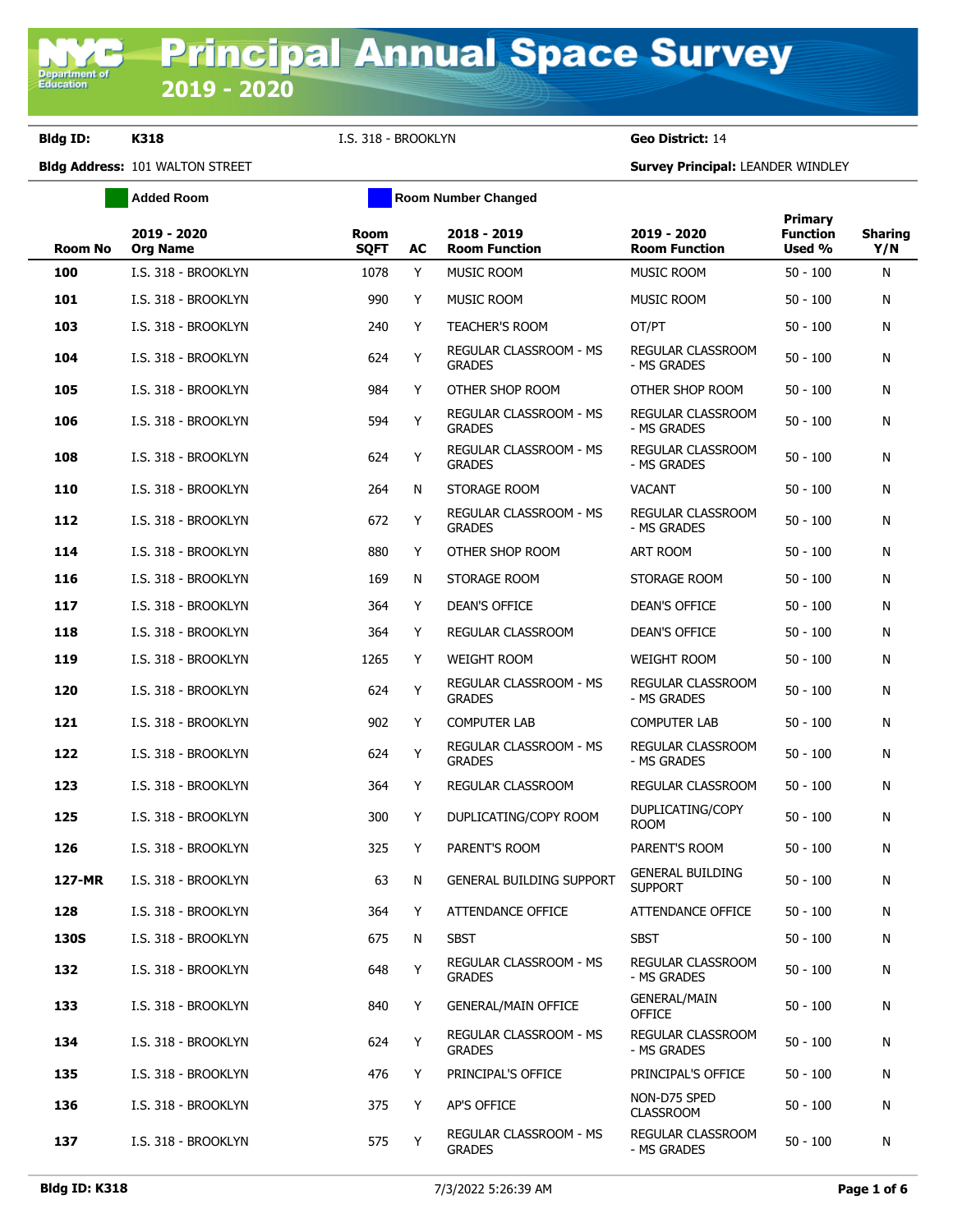**Bldg ID: K318** I.S. 318 - BROOKLYN **Geo District:** 14

|             | <b>Added Room</b>              | <b>Room Number Changed</b> |    |                                                |                                           |                                             |                       |
|-------------|--------------------------------|----------------------------|----|------------------------------------------------|-------------------------------------------|---------------------------------------------|-----------------------|
| Room No     | 2019 - 2020<br><b>Org Name</b> | <b>Room</b><br><b>SQFT</b> | AC | $2018 - 2019$<br><b>Room Function</b>          | 2019 - 2020<br><b>Room Function</b>       | <b>Primary</b><br><b>Function</b><br>Used % | <b>Sharing</b><br>Y/N |
| 140         | I.S. 318 - BROOKLYN            | 195                        | Y  | <b>GENERAL BUILDING SUPPORT</b>                | <b>GENERAL BUILDING</b><br><b>SUPPORT</b> | $50 - 100$                                  | N                     |
| <b>142S</b> | I.S. 318 - BROOKLYN            | 598                        | N  | <b>GUIDANCE OFFICE</b>                         | <b>GUIDANCE OFFICE</b>                    | $50 - 100$                                  | N                     |
| 144A        | I.S. 318 - BROOKLYN            | 624                        | Y  | REGULAR CLASSROOM - MS<br><b>GRADES</b>        | <b>REGULAR CLASSROOM</b><br>- MS GRADES   | $50 - 100$                                  | N                     |
| 144B        | I.S. 318 - BROOKLYN            | 108                        | Y  | <b>COACH'S OFFICE</b>                          | <b>COACH'S OFFICE</b>                     | $50 - 100$                                  | N                     |
| 146         | I.S. 318 - BROOKLYN            | 70                         | N  | STORAGE ROOM                                   | STORAGE ROOM                              | $50 - 100$                                  | N                     |
| 147A        | I.S. 318 - BROOKLYN            | 598                        | Y  | REGULAR CLASSROOM - MS<br><b>GRADES</b>        | REGULAR CLASSROOM<br>- MS GRADES          | $50 - 100$                                  | N                     |
| 147B        | I.S. 318 - BROOKLYN            | 572                        | Y  | REGULAR CLASSROOM - MS<br><b>GRADES</b>        | NON-D75 SPED<br><b>CLASSROOM</b>          | $50 - 100$                                  | N                     |
| 148         | I.S. 318 - BROOKLYN            | 682                        | Y  | DARK ROOM                                      | DARK ROOM                                 | $50 - 100$                                  | N                     |
| <b>150A</b> | I.S. 318 - BROOKLYN            | 264                        | Y  | NON-D75 SPED CLASSROOM                         | NON-D75 SPED<br><b>CLASSROOM</b>          | $50 - 100$                                  | N                     |
| 150B        | I.S. 318 - BROOKLYN            | 525                        | Y  | REGULAR CLASSROOM - MS<br><b>GRADES</b>        | <b>REGULAR CLASSROOM</b><br>- MS GRADES   | $50 - 100$                                  | N                     |
| 151         | I.S. 318 - BROOKLYN            | 450                        | Y  | NON-D75 SPED CLASSROOM                         | NON-D75 SPED<br><b>CLASSROOM</b>          | $50 - 100$                                  | N                     |
| 152A        | I.S. 318 - BROOKLYN            | 462                        | Y  | REGULAR CLASSROOM - MS<br><b>GRADES</b>        | NON-D75 SPED<br><b>CLASSROOM</b>          | $50 - 100$                                  | N                     |
| 152B        | I.S. 318 - BROOKLYN            | 345                        | Y  | NURSE/MEDICAL SUITE                            | NURSE/MEDICAL<br><b>SUITE</b>             | $50 - 100$                                  | N                     |
| 153         | I.S. 318 - BROOKLYN            | 340                        | N  | STORAGE ROOM                                   | STORAGE ROOM                              | $50 - 100$                                  | N                     |
| 155         | I.S. 318 - BROOKLYN            | 126                        | N  | STORAGE ROOM                                   | STORAGE ROOM                              | $50 - 100$                                  | N                     |
| 157         | I.S. 318 - BROOKLYN            | 165                        | N  | STORAGE ROOM                                   | STORAGE ROOM                              | $50 - 100$                                  | N                     |
| 200         | I.S. 318 - BROOKLYN            | 748                        | Y  | REGULAR CLASSROOM - MS<br><b>GRADES</b>        | <b>REGULAR CLASSROOM</b><br>- MS GRADES   | $50 - 100$                                  | N                     |
| 201         | I.S. 318 - BROOKLYN            | 672                        | Y  | <b>REGULAR CLASSROOM - MS</b><br><b>GRADES</b> | <b>REGULAR CLASSROOM</b><br>- MS GRADES   | $50 - 100$                                  | N                     |
| 202         | I.S. 318 - BROOKLYN            | 660                        | Y  | REGULAR CLASSROOM - MS<br><b>GRADES</b>        | REGULAR CLASSROOM<br>- MS GRADES          | $50 - 100$                                  | N                     |
| 203         | I.S. 318 - BROOKLYN            | 704                        | Υ  | REGULAR CLASSROOM - MS<br><b>GRADES</b>        | REGULAR CLASSROOM<br>- MS GRADES          | $50 - 100$                                  | N                     |
| 204         | I.S. 318 - BROOKLYN            | 704                        | Y  | REGULAR CLASSROOM - MS<br><b>GRADES</b>        | REGULAR CLASSROOM<br>- MS GRADES          | $50 - 100$                                  | N                     |
| 205         | I.S. 318 - BROOKLYN            | 704                        | Y  | REGULAR CLASSROOM - MS<br><b>GRADES</b>        | <b>REGULAR CLASSROOM</b><br>- MS GRADES   | $50 - 100$                                  | N                     |
| 206         | I.S. 318 - BROOKLYN            | 726                        | Y  | REGULAR CLASSROOM - MS<br><b>GRADES</b>        | <b>REGULAR CLASSROOM</b><br>- MS GRADES   | $50 - 100$                                  | N                     |
| 212         | I.S. 318 - BROOKLYN            | 864                        | Y  | SCIENCE PREP ROOM                              | <b>SCIENCE LAB</b>                        | $50 - 100$                                  | N                     |
| 215         | I.S. 318 - BROOKLYN            | 704                        | Y  | REGULAR CLASSROOM - MS<br><b>GRADES</b>        | <b>REGULAR CLASSROOM</b><br>- MS GRADES   | $50 - 100$                                  | N                     |
| 216         | I.S. 318 - BROOKLYN            | 312                        | Y  | NON-D75 SPED CLASSROOM                         | NON-D75 SPED<br><b>CLASSROOM</b>          | $50 - 100$                                  | N                     |
| 217         | I.S. 318 - BROOKLYN            | 275                        | Y  | AP'S OFFICE                                    | <b>AP'S OFFICE</b>                        | $50 - 100$                                  | N                     |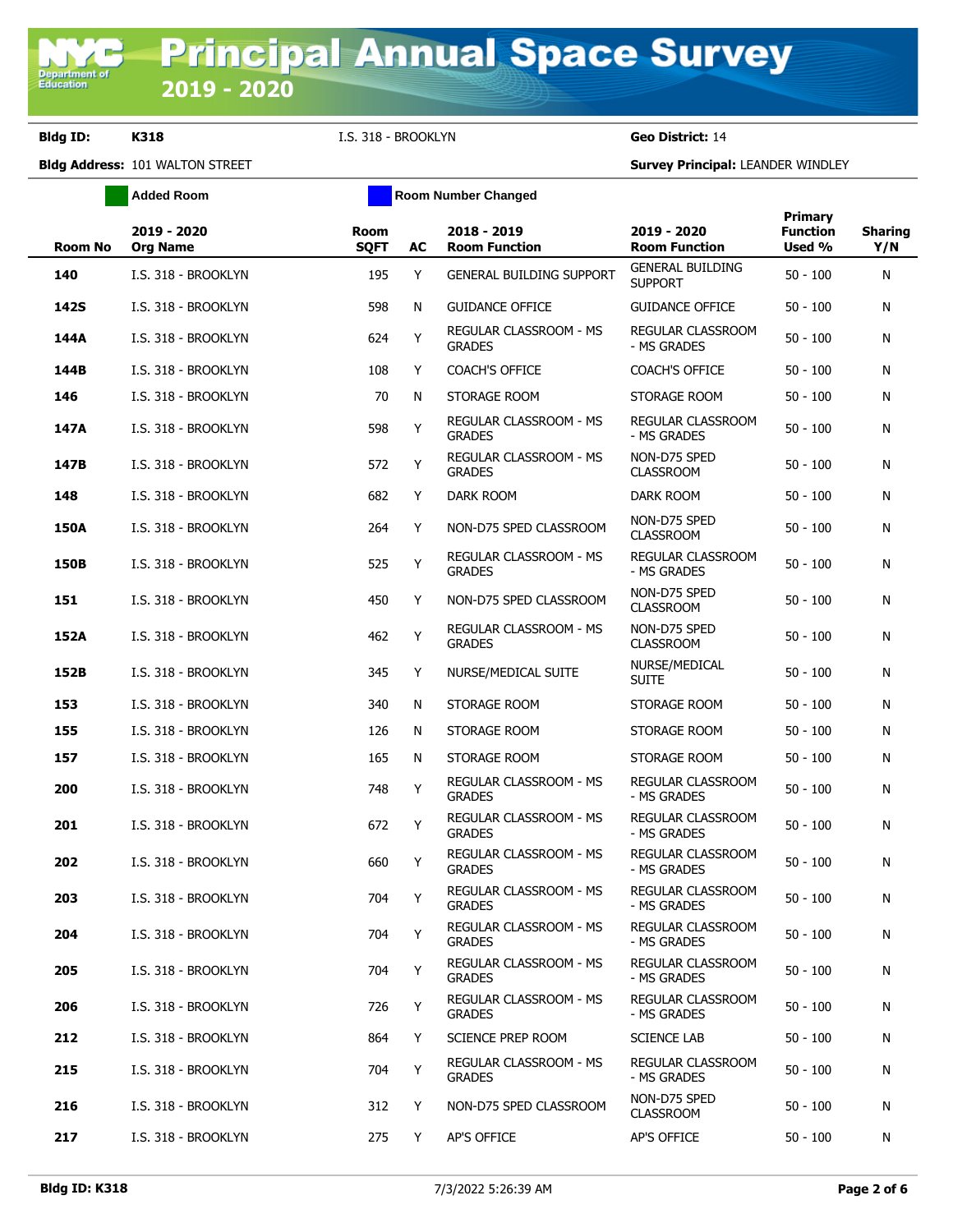**Bldg ID: K318** I.S. 318 - BROOKLYN **Geo District:** 14

**Added Room Room Room Number Changed** 

| <b>Room No</b> | 2019 - 2020<br><b>Org Name</b> | <b>Room</b><br><b>SQFT</b> | AC | 2018 - 2019<br><b>Room Function</b>            | 2019 - 2020<br><b>Room Function</b>     | <b>Primary</b><br><b>Function</b><br>Used % | <b>Sharing</b><br>Y/N |
|----------------|--------------------------------|----------------------------|----|------------------------------------------------|-----------------------------------------|---------------------------------------------|-----------------------|
| 218            | I.S. 318 - BROOKLYN            | 624                        | Y  | REGULAR CLASSROOM - MS<br><b>GRADES</b>        | <b>REGULAR CLASSROOM</b><br>- MS GRADES | $50 - 100$                                  | N                     |
| 219A           | I.S. 318 - BROOKLYN            | 260                        | Y  | <b>RESOURCE ROOM</b>                           | <b>RESOURCE ROOM</b>                    | $50 - 100$                                  | N                     |
| 219B           | I.S. 318 - BROOKLYN            | 598                        | Υ  | REGULAR CLASSROOM - MS<br><b>GRADES</b>        | REGULAR CLASSROOM<br>- MS GRADES        | $50 - 100$                                  | N                     |
| 220            | I.S. 318 - BROOKLYN            | 648                        | Y  | REGULAR CLASSROOM - MS<br><b>GRADES</b>        | <b>REGULAR CLASSROOM</b><br>- MS GRADES | $50 - 100$                                  | N                     |
| 221            | I.S. 318 - BROOKLYN            | 575                        | Υ  | REGULAR CLASSROOM - MS<br><b>GRADES</b>        | <b>REGULAR CLASSROOM</b><br>- MS GRADES | $50 - 100$                                  | N                     |
| 222            | I.S. 318 - BROOKLYN            | 648                        | Υ  | REGULAR CLASSROOM - MS<br><b>GRADES</b>        | REGULAR CLASSROOM<br>- MS GRADES        | $50 - 100$                                  | N                     |
| <b>223AB</b>   | I.S. 318 - BROOKLYN            | 338                        | N  | <b>GUIDANCE OFFICE</b>                         | <b>GUIDANCE OFFICE</b>                  | $50 - 100$                                  | N                     |
| 224            | I.S. 318 - BROOKLYN            | 624                        | Y  | REGULAR CLASSROOM - MS<br><b>GRADES</b>        | REGULAR CLASSROOM<br>- MS GRADES        | $50 - 100$                                  | N                     |
| 225            | I.S. 318 - BROOKLYN            | 169                        | Y  | <b>DEAN'S OFFICE</b>                           | <b>SPEECH</b>                           | $50 - 100$                                  | N                     |
| 230            | I.S. 318 - BROOKLYN            | 2464                       | Y  | <b>LIBRARY</b>                                 | <b>LIBRARY</b>                          | $50 - 100$                                  | N                     |
| 231            | I.S. 318 - BROOKLYN            | 182                        | Y  | <b>SPEECH</b>                                  | <b>DEAN'S OFFICE</b>                    | $50 - 100$                                  | N                     |
| 233            | I.S. 318 - BROOKLYN            | 598                        | Y  | REGULAR CLASSROOM - MS<br><b>GRADES</b>        | <b>REGULAR CLASSROOM</b><br>- MS GRADES | $50 - 100$                                  | N                     |
| 235            | I.S. 318 - BROOKLYN            | 621                        | Υ  | <b>REGULAR CLASSROOM - MS</b><br><b>GRADES</b> | <b>REGULAR CLASSROOM</b><br>- MS GRADES | $50 - 100$                                  | N                     |
| 236            | I.S. 318 - BROOKLYN            | 325                        | Y  | NON-D75 SPED CLASSROOM                         | OTHER OFFICE                            | $50 - 100$                                  | N                     |
| 237            | I.S. 318 - BROOKLYN            | 600                        | Υ  | REGULAR CLASSROOM - MS<br><b>GRADES</b>        | REGULAR CLASSROOM<br>- MS GRADES        | $50 - 100$                                  | N                     |
| 240            | I.S. 318 - BROOKLYN            | 704                        | Y  | REGULAR CLASSROOM - MS<br><b>GRADES</b>        | REGULAR CLASSROOM<br>- MS GRADES        | $50 - 100$                                  | N                     |
| 242            | I.S. 318 - BROOKLYN            | 696                        | Y  | REGULAR CLASSROOM - MS<br><b>GRADES</b>        | REGULAR CLASSROOM<br>- MS GRADES        | $50 - 100$                                  | N                     |
| 244            | I.S. 318 - BROOKLYN            | 792                        | Y  | REGULAR CLASSROOM - MS<br><b>GRADES</b>        | <b>REGULAR CLASSROOM</b><br>- MS GRADES | $50 - 100$                                  | N                     |
| 246/8          | I.S. 318 - BROOKLYN            | 814                        | Y  | HOME ECONOMICS                                 | HOME ECONOMICS                          | $50 - 100$                                  | N                     |
| 247            | I.S. 318 - BROOKLYN            | 875                        | Y  | OTHER SHOP ROOM                                | <b>COMPUTER LAB</b>                     | $50 - 100$                                  | N                     |
| 249            | I.S. 318 - BROOKLYN            | 782                        | Y  | NON-D75 SPED CLASSROOM                         | NON-D75 SPED<br><b>CLASSROOM</b>        | $50 - 100$                                  | N                     |
| 250            | I.S. 318 - BROOKLYN            | 418                        | Y  | NON-D75 SPED CLASSROOM                         | NON-D75 SPED<br><b>CLASSROOM</b>        | $50 - 100$                                  | N                     |
| 251            | I.S. 318 - BROOKLYN            | 704                        | Y  | NON-D75 SPED CLASSROOM                         | NON-D75 SPED<br><b>CLASSROOM</b>        | $50 - 100$                                  | N                     |
| 252            | I.S. 318 - BROOKLYN            | 460                        | Y  | NON-D75 SPED CLASSROOM                         | NON-D75 SPED<br><b>CLASSROOM</b>        | $50 - 100$                                  | N                     |
| 308            | I.S. 318 - BROOKLYN            | 624                        | Y  | REGULAR CLASSROOM - MS<br><b>GRADES</b>        | <b>REGULAR CLASSROOM</b><br>- MS GRADES | $50 - 100$                                  | N                     |
| 310            | I.S. 318 - BROOKLYN            | 264                        | Y  | OTHER OFFICE                                   | OTHER OFFICE                            | $50 - 100$                                  | N                     |
| 312            | I.S. 318 - BROOKLYN            | 704                        | Y  | REGULAR CLASSROOM - MS<br><b>GRADES</b>        | REGULAR CLASSROOM<br>- MS GRADES        | $50 - 100$                                  | N                     |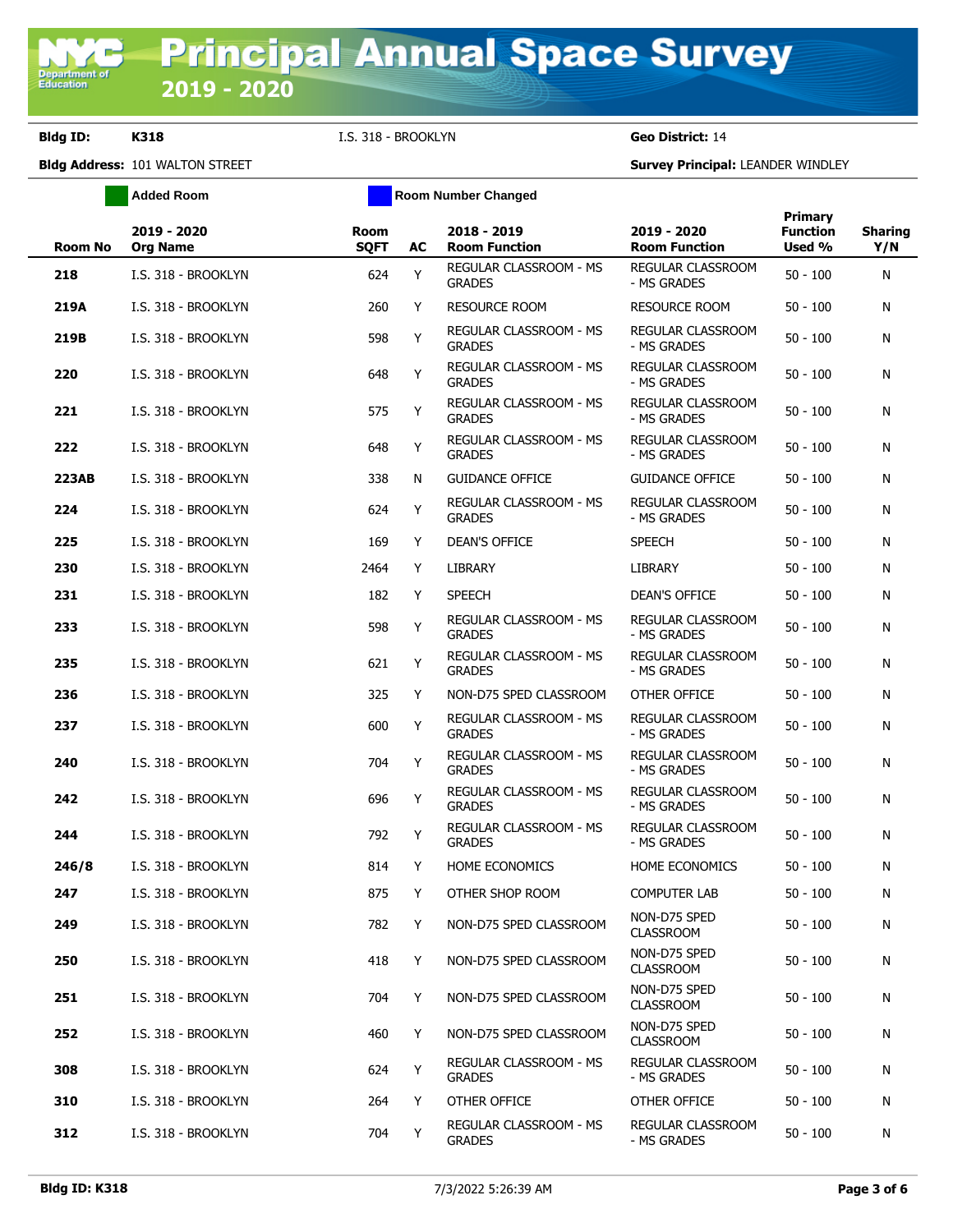**Bldg ID: K318** I.S. 318 - BROOKLYN **Geo District:** 14

**Added Room Room Room Number Changed** 

| <b>Room No</b> | 2019 - 2020<br><b>Org Name</b> | <b>Room</b><br><b>SQFT</b> | AC | 2018 - 2019<br><b>Room Function</b>     | 2019 - 2020<br><b>Room Function</b>     | <b>Primary</b><br><b>Function</b><br>Used % | <b>Sharing</b><br>Y/N |
|----------------|--------------------------------|----------------------------|----|-----------------------------------------|-----------------------------------------|---------------------------------------------|-----------------------|
| 315            | I.S. 318 - BROOKLYN            | 621                        | Y  | REGULAR CLASSROOM - MS<br><b>GRADES</b> | REGULAR CLASSROOM<br>- MS GRADES        | $50 - 100$                                  | N                     |
| 316            | I.S. 318 - BROOKLYN            | 338                        | Y  | <b>AP'S OFFICE</b>                      | AP'S OFFICE                             | $50 - 100$                                  | N                     |
| 317            | I.S. 318 - BROOKLYN            | 598                        | Y  | REGULAR CLASSROOM - MS<br><b>GRADES</b> | <b>REGULAR CLASSROOM</b><br>- MS GRADES | $50 - 100$                                  | N                     |
| 318            | I.S. 318 - BROOKLYN            | 624                        | Y  | REGULAR CLASSROOM - MS<br><b>GRADES</b> | <b>REGULAR CLASSROOM</b><br>- MS GRADES | $50 - 100$                                  | N                     |
| 319            | I.S. 318 - BROOKLYN            | 624                        | Y  | REGULAR CLASSROOM - MS<br><b>GRADES</b> | REGULAR CLASSROOM<br>- MS GRADES        | $50 - 100$                                  | N                     |
| 320            | I.S. 318 - BROOKLYN            | 624                        | Y  | REGULAR CLASSROOM - MS<br><b>GRADES</b> | REGULAR CLASSROOM<br>- MS GRADES        | $50 - 100$                                  | N                     |
| 322            | I.S. 318 - BROOKLYN            | 648                        | Υ  | REGULAR CLASSROOM - MS<br><b>GRADES</b> | REGULAR CLASSROOM<br>- MS GRADES        | $50 - 100$                                  | N                     |
| 323            | I.S. 318 - BROOKLYN            | 1104                       | Y  | <b>COMPUTER LAB</b>                     | <b>COMPUTER LAB</b>                     | $50 - 100$                                  | N                     |
| 324            | I.S. 318 - BROOKLYN            | 648                        | Υ  | REGULAR CLASSROOM - MS<br><b>GRADES</b> | REGULAR CLASSROOM<br>- MS GRADES        | $50 - 100$                                  | N                     |
| 325            | I.S. 318 - BROOKLYN            | 196                        | N  | <b>DEAN'S OFFICE</b>                    | <b>GUIDANCE OFFICE</b>                  | $50 - 100$                                  | N                     |
| 328            | I.S. 318 - BROOKLYN            | 624                        | Υ  | REGULAR CLASSROOM - MS<br><b>GRADES</b> | REGULAR CLASSROOM<br>- MS GRADES        | $50 - 100$                                  | N                     |
| 330            | I.S. 318 - BROOKLYN            | 624                        | Υ  | REGULAR CLASSROOM - MS<br><b>GRADES</b> | REGULAR CLASSROOM<br>- MS GRADES        | $50 - 100$                                  | N                     |
| 331            | I.S. 318 - BROOKLYN            | 182                        | Y  | <b>DEAN'S OFFICE</b>                    | <b>DEAN'S OFFICE</b>                    | $50 - 100$                                  | N                     |
| 332            | I.S. 318 - BROOKLYN            | 624                        | Υ  | REGULAR CLASSROOM - MS<br><b>GRADES</b> | REGULAR CLASSROOM<br>- MS GRADES        | $50 - 100$                                  | N                     |
| 333            | I.S. 318 - BROOKLYN            | 648                        | Υ  | REGULAR CLASSROOM - MS<br><b>GRADES</b> | REGULAR CLASSROOM<br>- MS GRADES        | $50 - 100$                                  | N                     |
| 334            | I.S. 318 - BROOKLYN            | 624                        | Y  | REGULAR CLASSROOM - MS<br><b>GRADES</b> | REGULAR CLASSROOM<br>- MS GRADES        | $50 - 100$                                  | N                     |
| 335            | I.S. 318 - BROOKLYN            | 648                        | Υ  | REGULAR CLASSROOM - MS<br><b>GRADES</b> | <b>REGULAR CLASSROOM</b><br>- MS GRADES | $50 - 100$                                  | N                     |
| 336            | I.S. 318 - BROOKLYN            | 364                        | Y  | NON-D75 SPED CLASSROOM                  | NON-D75 SPED<br><b>CLASSROOM</b>        | $50 - 100$                                  | N                     |
| 337            | I.S. 318 - BROOKLYN            | 675                        | Y  | REGULAR CLASSROOM - MS<br><b>GRADES</b> | <b>REGULAR CLASSROOM</b><br>- MS GRADES | $50 - 100$                                  | N                     |
| 340ABCD        | I.S. 318 - BROOKLYN            | 884                        | N  | SPECIAL ED SUPPORT                      | SPECIAL ED SUPPORT                      | $50 - 100$                                  | N                     |
| 342            | I.S. 318 - BROOKLYN            | 240                        | Y  | <b>TEACHER'S ROOM</b>                   | OTHER OFFICE                            | $50 - 100$                                  | N                     |
| 344            | I.S. 318 - BROOKLYN            | 648                        | Υ  | REGULAR CLASSROOM - MS<br><b>GRADES</b> | REGULAR CLASSROOM<br>- MS GRADES        | $50 - 100$                                  | N                     |
| <b>ASTOR1</b>  | I.S. 318 - BROOKLYN            | 266                        | N  | STORAGE ROOM                            | STORAGE ROOM                            | $50 - 100$                                  | N                     |
| <b>ASTOR2</b>  | I.S. 318 - BROOKLYN            | 225                        | N  | STORAGE ROOM                            | STORAGE ROOM                            | $50 - 100$                                  | N                     |
| <b>AUD</b>     | I.S. 318 - BROOKLYN            | 6240                       | N  | AUDITORIUM                              | AUDITORIUM                              | $50 - 100$                                  | N                     |
| B11            | I.S. 318 - BROOKLYN            | 405                        | N  | STORAGE ROOM                            | STORAGE ROOM                            | $50 - 100$                                  | N                     |
| <b>B12</b>     | I.S. 318 - BROOKLYN            | 252                        | N  | STORAGE ROOM                            | STORAGE ROOM                            | $50 - 100$                                  | N                     |
| <b>B13</b>     | I.S. 318 - BROOKLYN            | 351                        | N  | STORAGE ROOM                            | STORAGE ROOM                            | $50 - 100$                                  | N                     |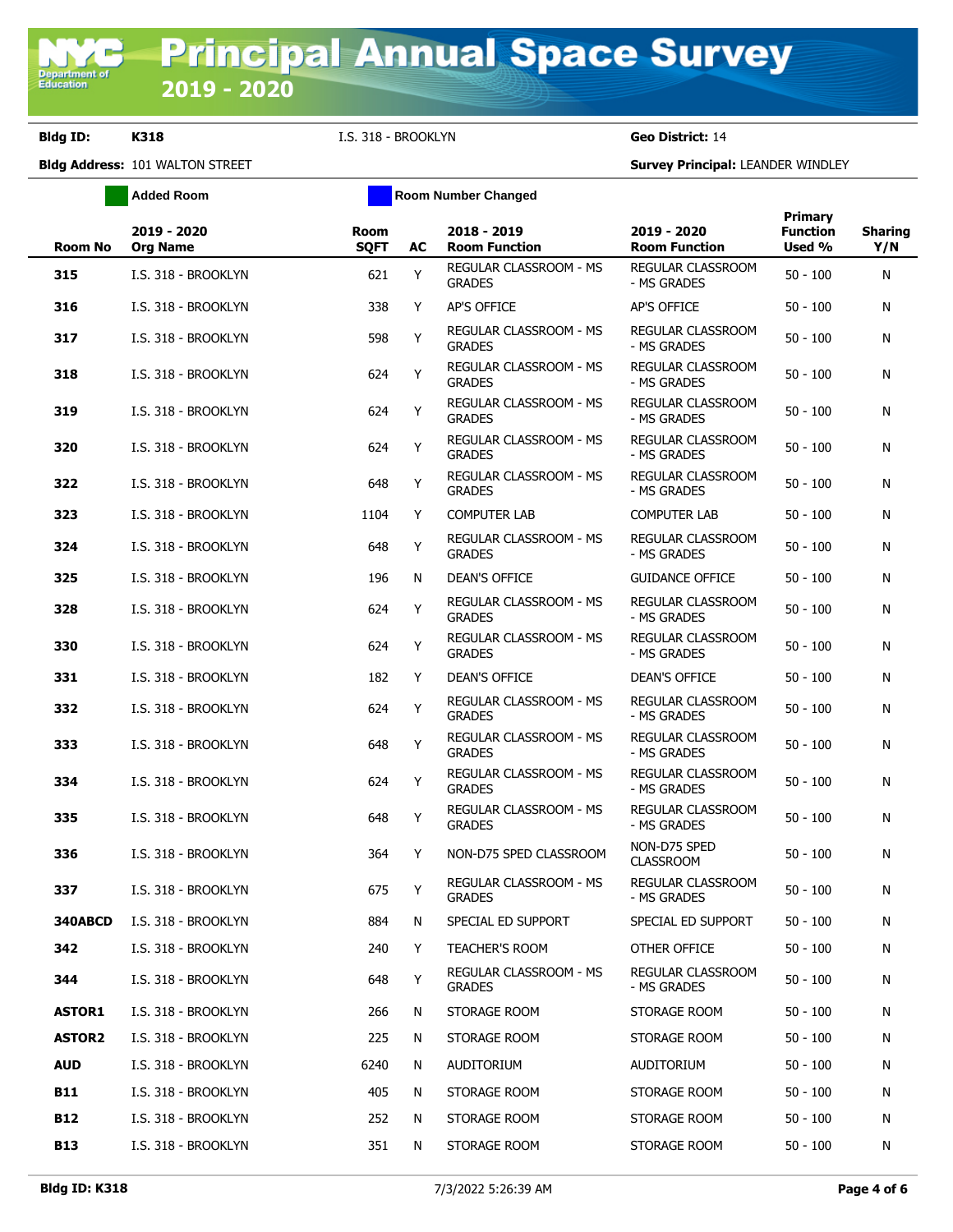**Bldg ID: K318** I.S. 318 - BROOKLYN **Geo District:** 14

|                    | <b>Added Room</b>                                                                                                                                                                            |                            | <b>Room Number Changed</b> |                                     |                                           |                                             |                       |
|--------------------|----------------------------------------------------------------------------------------------------------------------------------------------------------------------------------------------|----------------------------|----------------------------|-------------------------------------|-------------------------------------------|---------------------------------------------|-----------------------|
| <b>Room No</b>     | 2019 - 2020<br><b>Org Name</b>                                                                                                                                                               | <b>Room</b><br><b>SOFT</b> | AC                         | 2018 - 2019<br><b>Room Function</b> | 2019 - 2020<br><b>Room Function</b>       | <b>Primary</b><br><b>Function</b><br>Used % | <b>Sharing</b><br>Y/N |
| <b>B15</b>         | I.S. 318 - BROOKLYN                                                                                                                                                                          | 495                        | N                          | STORAGE ROOM                        | STORAGE ROOM                              | $50 - 100$                                  | N                     |
| <b>B16-MR</b>      | I.S. 318 - BROOKLYN                                                                                                                                                                          | 725                        | N                          | <b>GENERAL BUILDING SUPPORT</b>     | <b>GENERAL BUILDING</b><br><b>SUPPORT</b> | $50 - 100$                                  | N                     |
| <b>B17-MR</b>      | I.S. 318 - BROOKLYN                                                                                                                                                                          | 240                        | N                          | <b>GENERAL BUILDING SUPPORT</b>     | <b>GENERAL BUILDING</b><br><b>SUPPORT</b> | $50 - 100$                                  | N                     |
| B <sub>2</sub> -MR | I.S. 318 - BROOKLYN                                                                                                                                                                          | 3344                       | N                          | <b>GENERAL BUILDING SUPPORT</b>     | <b>GENERAL BUILDING</b><br><b>SUPPORT</b> | $50 - 100$                                  | N                     |
| <b>B4</b>          | I.S. 318 - BROOKLYN                                                                                                                                                                          | 156                        | N                          | OTHER OFFICE                        | OTHER OFFICE                              | $50 - 100$                                  | N                     |
| <b>B6</b>          | I.S. 318 - BROOKLYN                                                                                                                                                                          | 96                         | N                          | OTHER OFFICE                        | OTHER OFFICE                              | $50 - 100$                                  | N                     |
| <b>B</b> 9         | I.S. 318 - BROOKLYN                                                                                                                                                                          | 55                         | N                          | STORAGE ROOM                        | STORAGE ROOM                              | $50 - 100$                                  | N                     |
| <b>B90</b>         | I.S. 318 - BROOKLYN                                                                                                                                                                          | 728                        | N                          | DANCE ROOM                          | DANCE ROOM                                | $50 - 100$                                  | N                     |
| <b>BR</b>          | I.S. 318 - BROOKLYN                                                                                                                                                                          | 7194                       | N                          | <b>GENERAL BUILDING SUPPORT</b>     | <b>GENERAL BUILDING</b><br><b>SUPPORT</b> | $50 - 100$                                  | N                     |
| CAF1               | I.S. 318 - BROOKLYN                                                                                                                                                                          | 135                        | N                          | STORAGE ROOM                        | STORAGE ROOM                              | $50 - 100$                                  | N                     |
| <b>CAFE</b>        | I.S. 318 - BROOKLYN                                                                                                                                                                          | 5795                       | N                          | STUDENT CAFETERIA                   | STUDENT CAFETERIA                         | $50 - 100$                                  | N                     |
| <b>G OFF</b>       | I.S. 318 - BROOKLYN                                                                                                                                                                          | 168                        | N                          | <b>COACH'S OFFICE</b>               | <b>COACH'S OFFICE</b>                     | $50 - 100$                                  | N                     |
| G OFF <sub>2</sub> | I.S. 318 - BROOKLYN                                                                                                                                                                          | 180                        | N                          | <b>COACH'S OFFICE</b>               | <b>COACH'S OFFICE</b>                     | $50 - 100$                                  | N                     |
| <b>GSTOR</b>       | I.S. 318 - BROOKLYN                                                                                                                                                                          | 144                        | N                          | STORAGE ROOM                        | STORAGE ROOM                              | $50 - 100$                                  | N                     |
| <b>GSTOR2</b>      | I.S. 318 - BROOKLYN                                                                                                                                                                          | 90                         | N                          | STORAGE ROOM                        | STORAGE ROOM                              | $50 - 100$                                  | N                     |
| <b>GSTOR3</b>      | I.S. 318 - BROOKLYN                                                                                                                                                                          | 225                        | N                          | STORAGE ROOM                        | STORAGE ROOM                              | $50 - 100$                                  | N                     |
| <b>GYM</b>         | I.S. 318 - BROOKLYN                                                                                                                                                                          | 6912                       | N                          | <b>GYMNASIUM</b>                    | <b>GYMNASIUM</b>                          | $50 - 100$                                  | N                     |
| <b>KITCHEN</b>     | I.S. 318 - BROOKLYN                                                                                                                                                                          | 3528                       | N                          | <b>KITCHEN</b>                      | <b>KITCHEN</b>                            | $50 - 100$                                  | N                     |
| <b>LOUNGE</b>      | I.S. 318 - BROOKLYN                                                                                                                                                                          | 1088                       | Y                          | <b>TEACHER'S CAFETERIA</b>          | <b>TEACHER'S</b><br><b>CAFETERIA</b>      | $50 - 100$                                  | N                     |
|                    | How many hallway bathrooms for students are there in your building?                                                                                                                          |                            |                            |                                     |                                           | 8                                           |                       |
|                    | Are any of the student bathrooms being shared by multiple schools?                                                                                                                           |                            |                            |                                     |                                           | N                                           |                       |
|                    | Are all the student bathrooms open throughout the day?                                                                                                                                       |                            |                            |                                     |                                           | N                                           |                       |
|                    | Please identify the number of non-instructional spaces, not reported above, being used for<br>instructional purposes, academic intervention services, or therapeutic or counseling services: |                            |                            |                                     |                                           | 0                                           |                       |
|                    | Are any of those non-instructional spaces being shared?                                                                                                                                      |                            | N                          |                                     |                                           |                                             |                       |